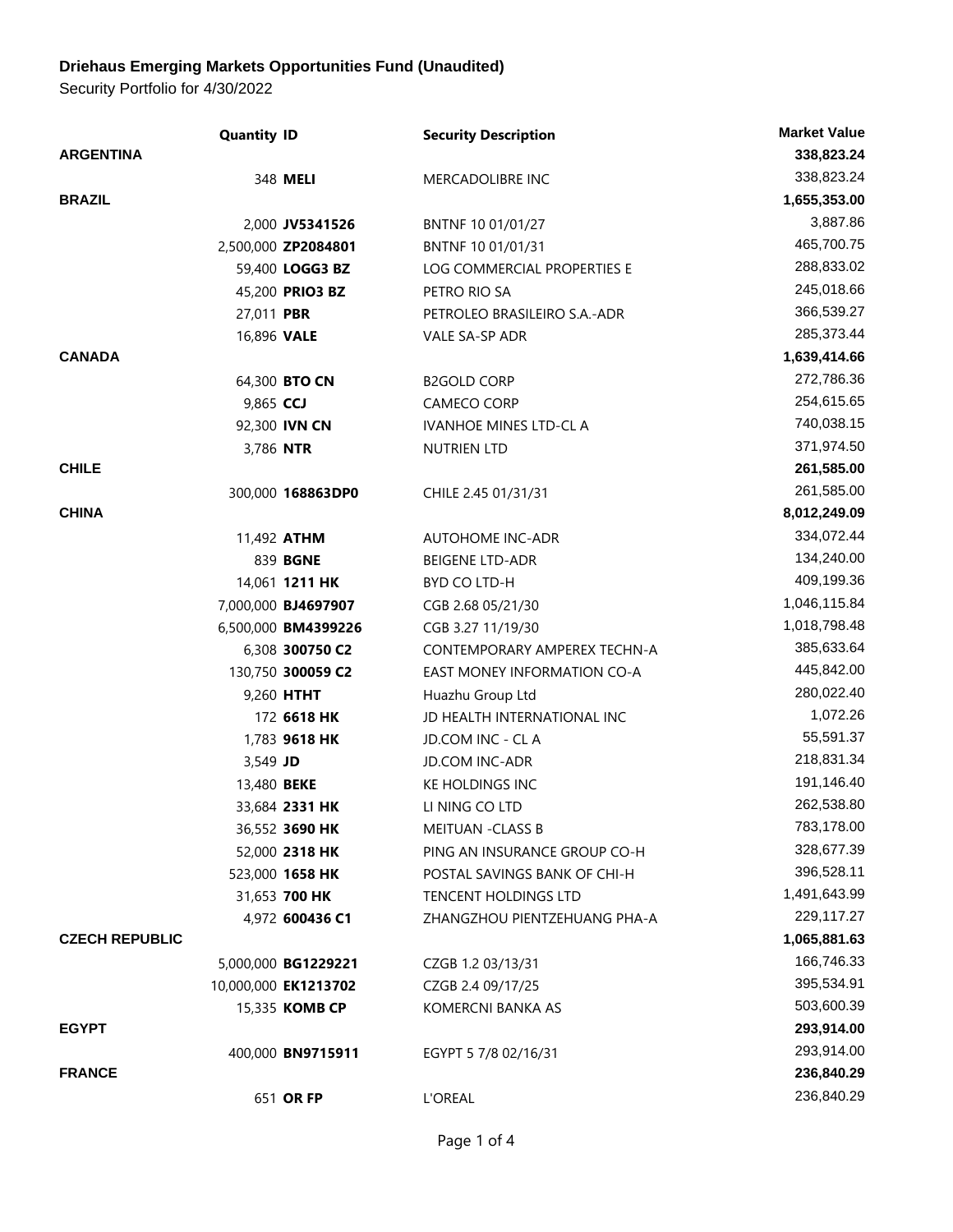| <b>HONG KONG</b>    |                         |                         |                                   | 173,525.38   |
|---------------------|-------------------------|-------------------------|-----------------------------------|--------------|
|                     |                         | 13,000 669 HK           | TECHTRONIC INDUSTRIES CO          | 173,525.38   |
| <b>INDIA</b>        |                         |                         |                                   | 4,088,373.51 |
|                     |                         | 4,666 APHS IN           | APOLLO HOSPITALS ENTERPRISE       | 270,192.72   |
|                     |                         | 8,053 APNT IN           | <b>ASIAN PAINTS LTD</b>           | 339,451.57   |
|                     |                         | 28,289 <b>BHARTI IN</b> | <b>BHARTI AIRTEL LTD</b>          | 271,498.56   |
|                     |                         | 9,119 HDB               | <b>HDFC BANK LTD-ADR</b>          | 503,459.99   |
|                     |                         | 16,751 HDFC IN          | HOUSING DEVELOPMENT FINANCE       | 483,298.95   |
|                     | 44,648 IBN              |                         | <b>ICICI BANK LTD-SPON ADR</b>    | 850,097.92   |
|                     |                         | 167,822 PWGR IN         | POWER GRID CORP OF INDIA LTD      | 497,316.54   |
|                     |                         | 24,096 RIL IN           | RELIANCE INDUSTRIES LTD           | 873,057.26   |
| <b>INDONESIA</b>    |                         |                         |                                   | 1,917,961.21 |
|                     | 1,745,245 BBCA IJ       |                         | BANK CENTRAL ASIA TBK PT          | 978,858.37   |
|                     |                         | 506,400 BBNI IJ         | BANK NEGARA INDONESIA PERSER      | 319,867.83   |
|                     | 9,000,000,000 AZ8693857 |                         | INDOGB 7 09/15/30                 | 619,235.01   |
| <b>JAPAN</b>        |                         |                         |                                   | 421,946.70   |
|                     |                         | 1,000 8035 JP           | <b>TOKYO ELECTRON LTD</b>         | 421,946.70   |
| <b>MALAYSIA</b>     |                         |                         |                                   | 454,435.01   |
|                     |                         | 72,418 LYC AU           | LYNAS CORP LTD                    | 454,435.01   |
| <b>MEXICO</b>       |                         |                         |                                   | 2,040,552.79 |
|                     |                         | 127,671 GFNORTEO MM     | <b>GRUPO FINANCIERO BANORTE-O</b> | 841,484.31   |
|                     |                         | 110,000 EH6944449       | MBONO 8 1/2 11/18/38              | 509,603.16   |
|                     |                         | 260,000 91087BAF7       | MEX 4 1/2 04/22/29                | 257,254.40   |
|                     |                         | 300,000 71654QCG5       | PEMEX 6 1/2 03/13/27              | 286,587.00   |
|                     |                         | 169,000 BS9068245       | PEMEX 6.7 02/16/32                | 145,623.92   |
| <b>NETHERLANDS</b>  |                         |                         |                                   | 497,163.76   |
|                     |                         | 876 ASML NA             | ASML HOLDING NV                   | 497,163.76   |
| <b>NIGERIA</b>      |                         |                         |                                   | 425,847.50   |
|                     |                         | 200,000 AM4670155       | NGERIA 7 7/8 02/16/32             | 168,500.00   |
|                     |                         | 300,000 AR3678794       | NGERIA 7.143 02/23/30             | 257,347.50   |
| <b>OMAN</b>         |                         |                         |                                   | 304,101.00   |
|                     |                         | 300,000 AZ8054464       | OMAN 6 08/01/29                   | 304,101.00   |
| <b>PERU</b>         |                         |                         |                                   | 366,477.42   |
|                     |                         | 1,500,000 715638BE1     | PERU 6.95 08/12/31                | 366,477.42   |
| <b>QATAR</b>        |                         |                         |                                   | 1,003,689.75 |
|                     |                         | 400,000 XS2155352664    | QATAR 3 3/4 04/16/30              | 404,968.40   |
|                     |                         | 93,873 QNBK QD          | <b>QATAR NATIONAL BANK</b>        | 598,721.35   |
| <b>SAUDI ARABIA</b> |                         |                         |                                   | 2,677,815.52 |
|                     |                         | 400,000 ZP6092859       | KSA 2 3/4 02/03/32                | 369,365.20   |
|                     |                         | 500,000 BH8296049       | KSA 3 1/4 10/22/30                | 483,798.00   |
|                     |                         | 6,402 NAHDI AB          | NAHDI MEDICAL CO                  | 285,041.59   |
|                     |                         | 88,439 ARAMCO AB        | SAUDI ARABIAN OIL CO              | 1,056,827.16 |
|                     |                         | 15,700 STC AB           | SAUDI TELECOM CO                  | 482,783.57   |
| <b>SOUTH AFRICA</b> |                         |                         |                                   | 1,339,568.25 |
|                     |                         | 21,489 GFI SJ           | <b>GOLD FIELDS LTD</b>            | 291,166.82   |
|                     |                         | 30,240 MTN SJ           | MTN GROUP LTD                     | 320,725.31   |
|                     |                         | 13,900,000 EJ7500196    | SAGB 8 1/2 01/31/37 #2037         | 727,676.12   |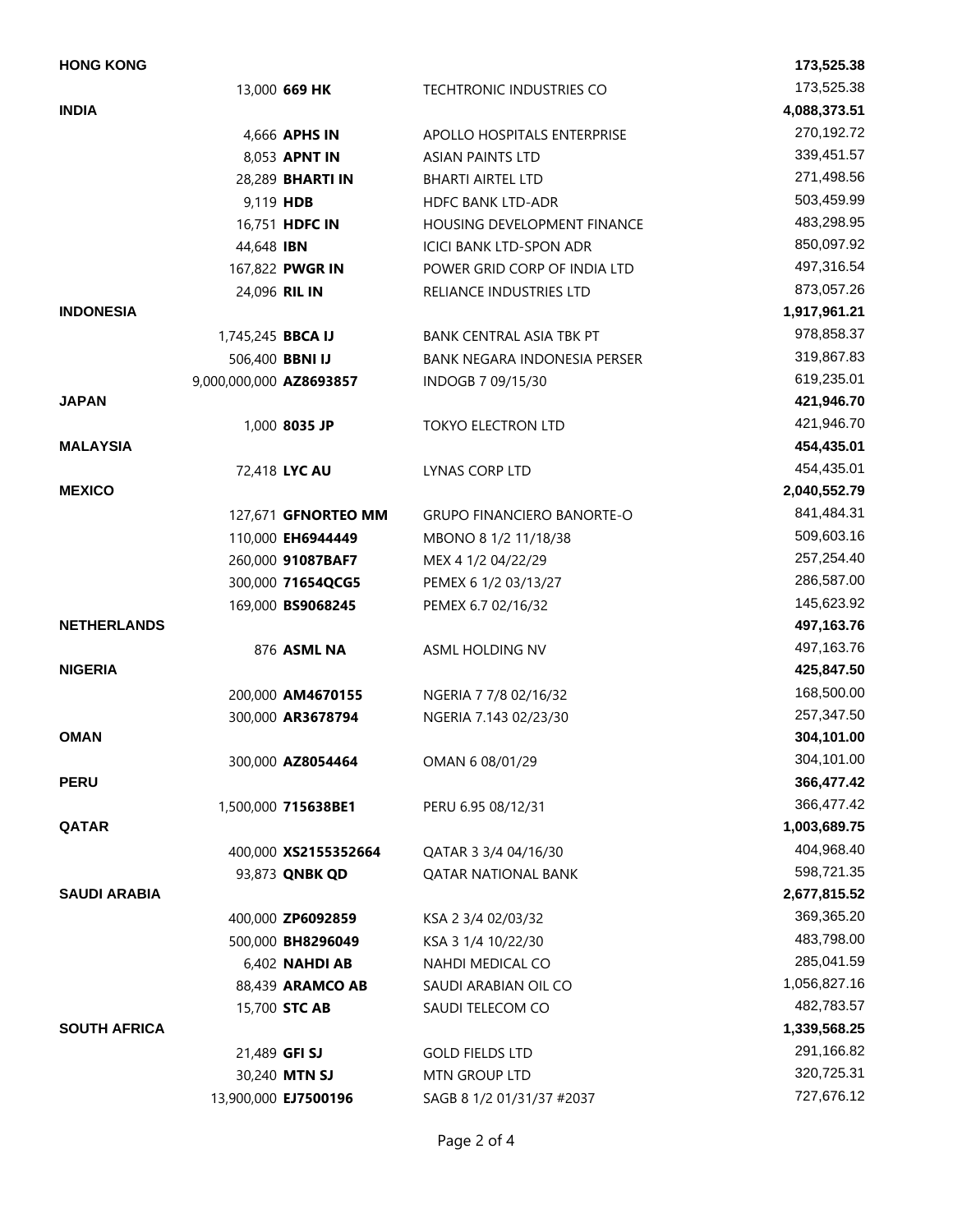| <b>SOUTH KOREA</b>          |            |                       |                                        | 4,748,451.50 |
|-----------------------------|------------|-----------------------|----------------------------------------|--------------|
|                             |            | 12,863 161390 KS      | HANKOOK TIRE CO LTD                    | 353,047.76   |
|                             |            | 6,007 010620 KS       | HYUNDAI MIPO DOCKYARD                  | 394,325.88   |
|                             |            | 8,371 105560 KS       | <b>KB FINANCIAL GROUP INC</b>          | 389,453.35   |
|                             |            | 6,212 000270 KS       | <b>KIA CORP</b>                        | 407,446.86   |
|                             |            | 4,257 058470 KS       | LEENO INDUSTRIAL INC                   | 590,099.48   |
|                             |            | 44,563 088980 KS      | MACQUARIE KOREA INFRA FUND             | 503,507.87   |
|                             |            | 39,540 005930 KS      | SAMSUNG ELECTRONICS CO LTD             | 2,107,228.02 |
|                             |            | 21 096770 KS          | SK INNOVATION CO LTD                   | 3,342.28     |
| <b>TAIWAN</b>               |            |                       |                                        | 4,360,921.78 |
|                             |            | 67,000 5871 TT        | CHAILEASE HOLDING CO LTD               | 532,436.22   |
|                             |            | 35,986 2308 TT        | DELTA ELECTRONICS INC                  | 300,396.23   |
|                             |            | 121,103 2317 TT       | HON HAI PRECISION INDUSTRY             | 414,908.67   |
|                             |            | 40,136 3023 TT        | SINBON ELECTRONINCS CO LTD             | 352,537.28   |
|                             |            | 152,668 2330 TT       | TAIWAN SEMICONDUCTOR MANUFAC           | 2,760,643.38 |
| <b>THAILAND</b>             |            |                       |                                        | 389,585.83   |
|                             |            | 201,600 AOT-R TB      | AIRPORTS OF THAILAND PC-NVDR           | 389,585.83   |
| <b>UNITED ARAB EMIRATES</b> |            |                       |                                        | 571,197.18   |
|                             |            | 983,661 AIRARABI UH   | AIR ARABIA PJSC                        | 571,197.18   |
| <b>UNITED STATES</b>        |            |                       |                                        | 2,964,493.30 |
|                             |            | 300,000 USP3579ECH82  | DOMREP 4 ? 09/23/32                    | 251,948.45   |
|                             |            | 742 EPAM              | EPAM SYSTEMS INC                       | 196,622.58   |
|                             |            | 6,877 <b>FWONK</b>    | LIBERTY MEDIA CORP-LIBERTY-C           | 428,643.41   |
|                             |            | 18,498 MEKA           | MELI KASZEK PIONEER CORP-A             | 188,679.60   |
|                             | 10,266 NEM |                       | NEWMONT MINING CORP                    | 747,878.10   |
|                             |            | 6,121 <b>PSMT</b>     | PRICESMART INC                         | 486,313.45   |
|                             |            | 247,254 1910 HK       | SAMSONITE INTERNATIONAL SA             | 541,873.86   |
|                             |            | 4,615,385 BOP0008XTQL | USD CALL CNH PUT STRIKE 6.5 06/23/2022 | 122,533.85   |
| <b>URUGUAY</b>              |            |                       |                                        | 266,099.68   |
|                             |            | 1,232 GLOB            | <b>GLOBANT SA</b>                      | 266,099.68   |
|                             |            |                       |                                        |              |

| Stock Total:     | 42,516,267.98 |
|------------------|---------------|
| Cash:            | 5,583,715.93  |
| Portfolio Total: | 48.099.983.91 |

Source: Driehaus Capital Management LLC